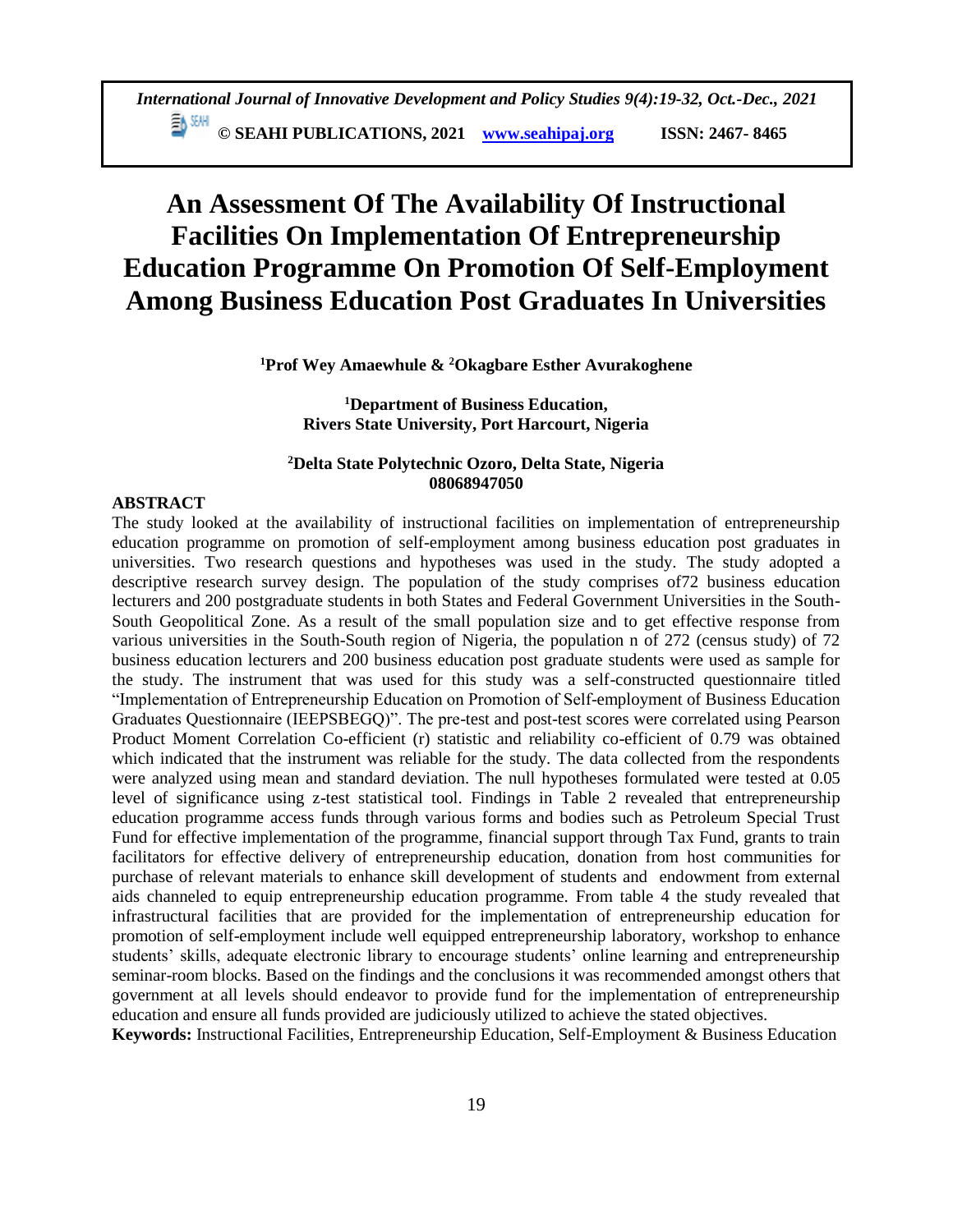# **INTRODUCTION**

Entrepreneurship evokes several images and meaning, some of which are quite esoteric. The concept and scope of entrepreneurship could be understood by the definition of entrepreneur. According to Ehighebolo (2012) an entrepreneur is a person who always searches for change, responds to it and exploits it as an opportunity. Ehighebolo also stated that empowering young people to become self-employed helps them escape the trap of poverty and become active contributors in the development of an economy. It is therefore imperative that prospective entrepreneurs know how enterprises can be established in Nigeria. Okenwa (2009) also defines "Entrepreneur as an agent (individual or collective) who champions a novel combination of productive resources as well as means of achieving an economic end". According to Akpan, (2012) the role of entrepreneur has clear boundaries. According to him, the entrepreneur-allocates and recombines our factors of production; articulates commercial goals of the project, identifies and solicits the necessary resources, co-ordinates their uses and, assumes responsibility for the ultimate success of the project.

Entrepreneurs' roles were identified and described as follows: Entrepreneur is an individual who perceives needs, conceives goods and services to satisfy the needs, organizes the factors of production and creates and markets the products. Oroka (2011) defined entrepreneurs as people who perceive profitable opportunities, who are willing to take risks in pursuing them, and have the ability to organize a business. Entrepreneur is therefore an innovative individual (employee) who turns an existing idea into a profitable reality. Instead of performing the roles of an entrepreneur, as an independent unit for private economic gains, the entrepreneur, performs the same roles within an existing large organization to enhance the competitiveness and profitability of the organization. Corporate entrepreneur is *a* person (or a team of persons) in an existing corporation who examines potential new market opportunities; obtain resources to meet attractive opportunities and initiates production and sales (Onoriode & Ajiri, 2012).

The process of performing the roles of an entrepreneur is called entrepreneurship. According to Okiti-Okagbare, (2006), entrepreneurship is the process of creating value by pulling together a unique package of resources to exploit an opportunity. It is also defined as the willingness and ability of an individual (or group of individuals) to seek out investment opportunities, especially through innovation, establish and run the enterprise successfully). There are many definitions of entrepreneurship but the central ideas of the concept incorporate risk, uncertainty, innovation perception and change. Entrepreneurship involves perception and identification of business opportunities, that is, the identification of the needs that are not currently being satisfied or inadequately satisfied, judgmental decisions as to the opportunities to invest in, decisions on the location of the enterprise, and form of the enterprise, selection and acquisition of key resources, innovations which involve an opportunity for developing new products, new technologies, or the modification and adaptation of existing technology, risk bearing for all insurable risks, and management of the on-going enterprise (John, 2007).

Entrepreneurship is a way of life, a pattern of behaviours which enables people to cope with the vicissitude of business life (Okiti-Okagbare, 2006). Entrepreneurship development assumes that through the process of learning, these characteristics or pattern of behaviours can be acquired by anyone who is adequately motivated. Individuals or students can learn to deal with socio-cultural constraints and inhibitions prevalent in growing economies. Students can be trained also on how to establish and maintain effective relationship with financial institutions, suppliers, government agencies and other critical institutions upon which entrepreneurs depend on for information, guidance, and inputs.

Entrepreneurial development may be conceived as a programme of activities designed to enhance the knowledge and abilities of individuals and groups to enable them effectively assume the role of entrepreneurs as well as efforts to remove all forms of barriers in the path of entrepreneurs (Okenwa 2009).Entrepreneurship development is anchored on the firm belief that entrepreneurship involves knowledge, skills and attitudes which can be learned and applied by most people or students who are sufficiently motivated. In contrast to the idea that entrepreneurs are born, entrepreneurship development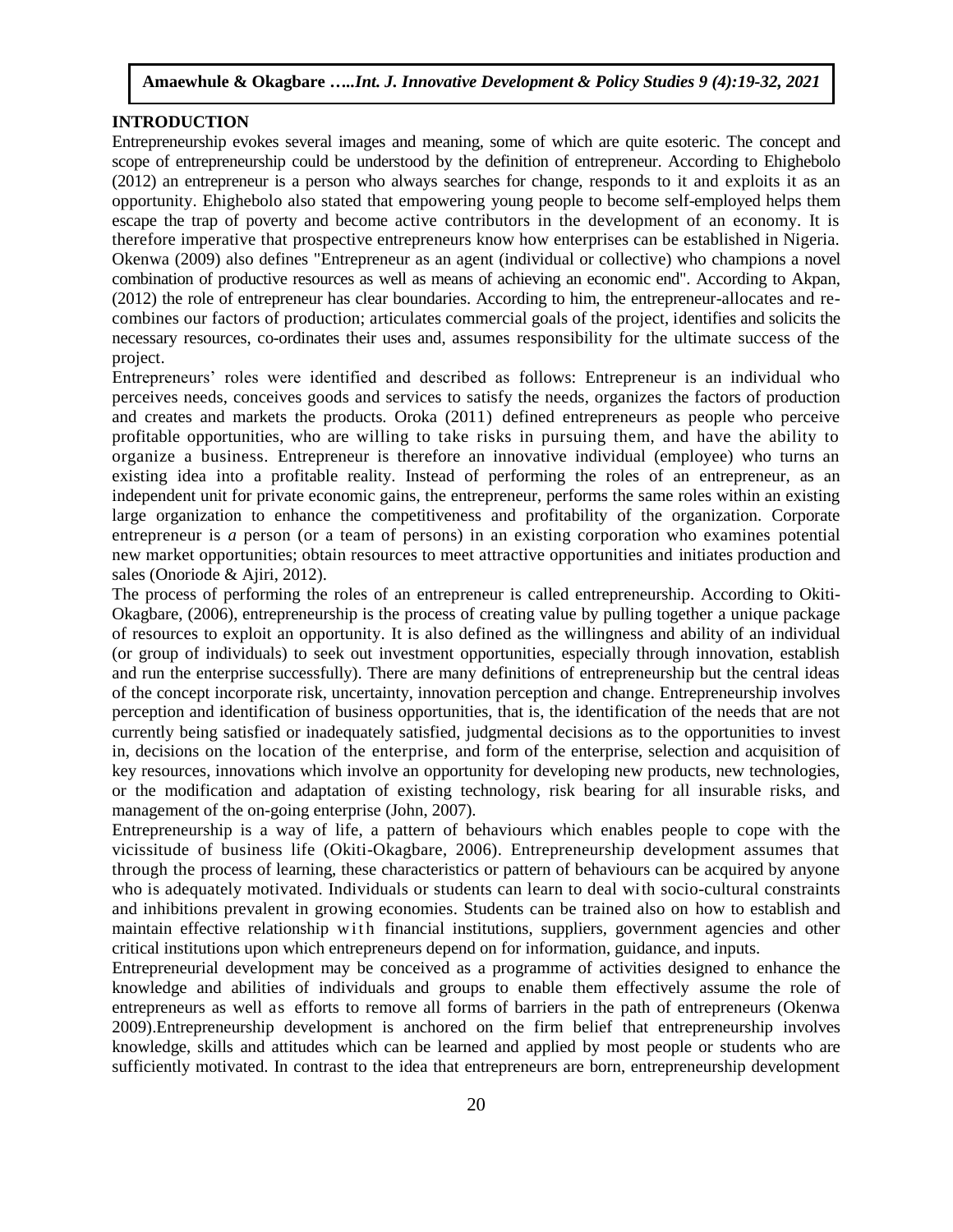recognizes that individuals or students have latent potential to fit into the role of entrepreneurs. Such potentials can be actualized through education and training programmes. Potential entrepreneurs can be trained to sharpen their skills in entrepreneurial training centres while in school.

According to Agoha (2011), entrepreneurial education is an aspect of education that is aimed at developing in students, skills, ideas and managerial abilities necessary for personal development. Entrepreneurship education is a programme of human resource development: its relevance is enhanced in the Federal Republic of Nigeria (2013) which emphasis' share responsibility for the common good of self and society through the acquisition of competencies necessary for self reliance. Entrepreneurship education and training is aimed at producing men and women who are self-reliant and self-sufficient', who are able to provide jobs for others. This can lead to economic readjustment and redistribution of wealth and related social studies. Entrepreneurship training specially emphasizes the learning of routine and programme behavior that can be applied immediately, training is learning that is related to the present job. Beyond the scope of training is the concept of preparation. Thus, entrepreneurial preparation goes beyond training and education. It involves a process of human capacity building through formal and informal training work and inculcates entrepreneurial basic skills such as financial skills, technical skills, creative skills, managerial skills, intellectual skills, marketing skills, communication and technological skills among others.

Esene (2010) opined that entrepreneurship skills development is an interrelated process of human resource development that is aimed at providing continuous manner and appropriate skills to a pool of entrepreneurial resource of the economy so as to ensure continuous availability of wealth creators and enterprise builders. Skill development refers to the individual ability to perform specific tasks or assignments successfully after training. It is this training that leads to development and provides the entrepreneur with learning experiences designed to enhance their individual contributions. It is the responsibility of the schools or teachers to inculcate the knowledge, skills and attitudes into students required, to become entrepreneur while they are still in school and after school. Educational Trust Fund (2004)is of the opinion that Entrepreneurial skills, education, training, mentoring and work experiences need to be integrated into the curriculum of higher institutions; not restricting it to only specialized faculties/departments. This is because entrepreneurial skill is needed by the lawyer, engineer, medical doctor, architect, surveyor and other professionals.

The idea of entrepreneurship is not a new development in the business and industrial delivery system of our country. It has existed in Nigeria before the coming of the colonial masters. This is so because there was no paid employment prior to the era of colonization. Entrepreneurship, according to Okenwa (2009) is simply the willingness and ability of an individual to seek out investment opportunities, establish and run an enterprise successfully. It is associated with different kinds of activities that have to do with the establishment and operation of business enterprise. Such activities may include identification of investment opportunities, deciding what opportunities to exploit for profit, promotion and establishment of business enterprise. Others are pooling of various scarce resources together for production and distribution of goods and services, organizing and management of the human and material resources for the attainment of the objectives of their enterprise, risk bearing, and innovation.

There is need to develop employability and entrepreneurship skills through the universities, to prepare graduates to meet the needs and aspirations of the society. Ubulom, Enyeket and Egwu (2010) observed that entrepreneurial skills are simple business skills, which an individual acquires to enable him function effectively in the turbulent business environment. Much as long as the modern economy demands possession of necessary useable skills and competencies to face the challenges of employability, there is great need for manpower development towards meeting the needs for employability and self-reliant skills among the masses of Nigerian citizens. This study intends to highlight how business education can be programmed to inculcate employable skills and competencies required by its products to enable them have the skills and competences required for the performance of basic business jobs and to apply the various business concepts required in real life situation. There is the need for manpower development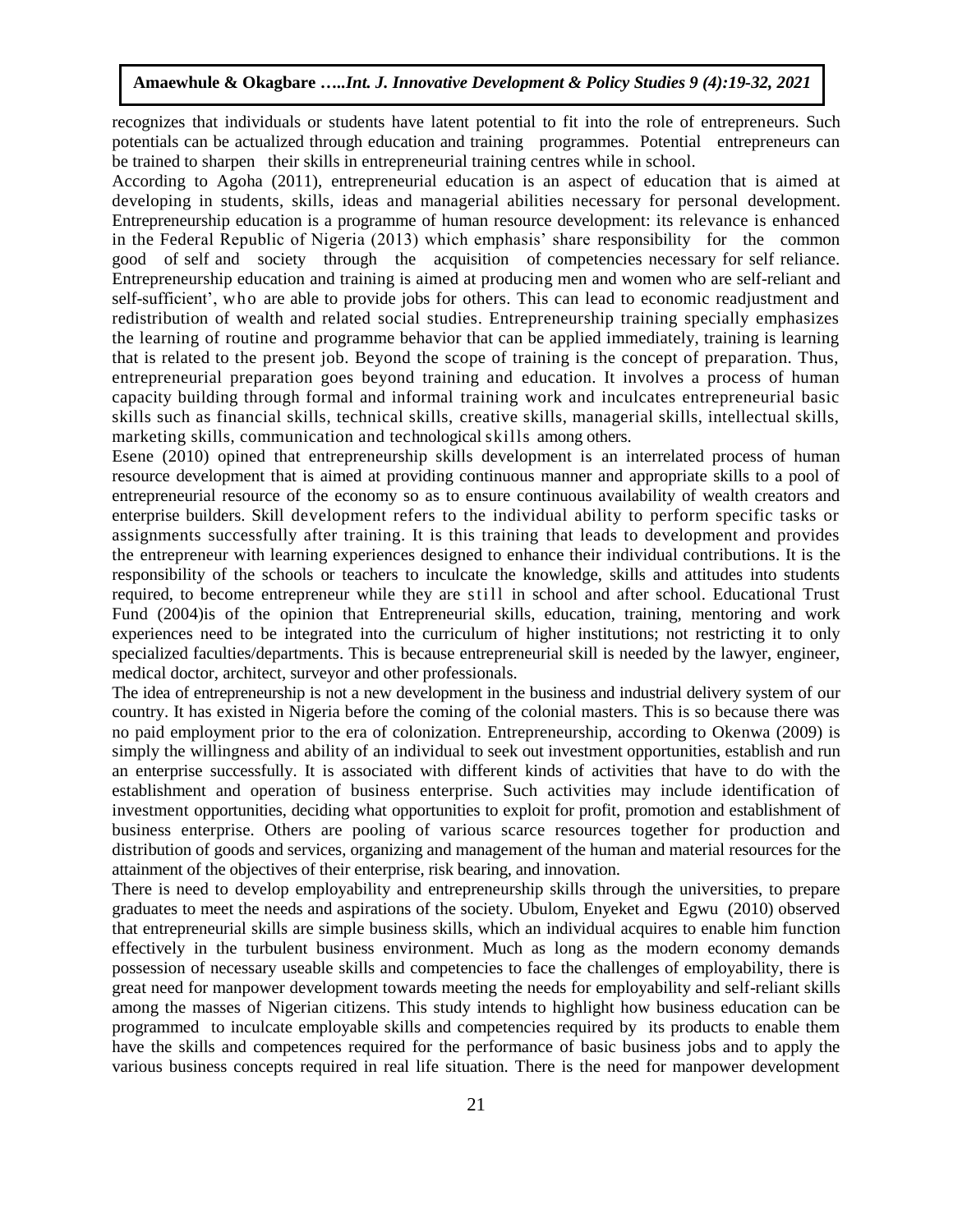because the high rate of unemployment has been attributed to lack of skills and competence required in the world of work even if they are self employed. Ifeanacho and Ifeanacho (2014) opined that one of the main causes of unemployment among school leavers is lack of trained/half baked and unemployable skills. Many unemployed do not possess the necessary skills and competencies which the modern economy demands. Hence we are faced with critical shortage of competent applicants and burdensome surpluses of unemployable manpower. This shows the great need for manpower development towards meeting the needs for employable skills among the masses of Nigeria citizens. This gave rise to the need for business education students at all levels to be properly trained for job market. The need for business education graduates students to acquire the necessary useable and entrepreneurial skills in order to fit into the Nigeria labour market has become an issue of serious concern and challenge to business Educators. The fact that employers of labour in Nigeria are faced with very many applicants, whereas in reality only few job opportunities exist, seems to render graduates of business education jobless due to the current trends in computer technology and automation innovations which have posed serious challenges to graduates of business education. Having recognized these facts as well as the objectives of business education, this study is therefore carried out to examine the need for the development of useable and entrepreneurial skills through business education. This will assist the beneficiaries of business education to acquire the needed knowledge, understanding, attitudes and practical skills in order to be practically enterprising, employable and self-reliant. This skills, the study suggests could be developed through well designed business education programs and curriculum if well designed and implemented.

#### **Statement of the Problem**

The difficulty of getting substantive job in Nigeria after graduation from school is problematic. This is evident as a large numbers of graduate rolming about the street jobless and in some cases, causing nuisance to the society. This unfortunate situation has impacted negatively on the economy and the development of the society as only a few of its population are contributing to the work force. There is the need to create and develop skills among post graduates to make them creative in the world of work.

This is evident from the unabated current high rate of unemployment among Nigerian post graduates, lack of expected rate of growth in the small and medium scale industrial sector of the Nigerian economy (Dolliner, 2008).Lack of competence of work of newly employed post graduates from Nigerian Higher Institutions, etc. constitute to this problem (Oroka,2011). What are the causes of the disparity between expectations and reality as regards the teaching and learning of entrepreneurship education after years of efforts? The researcher is of the view that the problem is beyond the general state of the economy. The research is therefore set forth to investigate the level of effectiveness of implementation of entrepreneurship education programme and promotion of self employment of Business education graduates in universities in the South South Geopolitical Zone.

The problem of this study therefore borders on the observation of the general public, on the big gap that exists between the implementation of entrepreneurship education in the universities in South South geopolitical Zone of the nation, with respect to their ability to meet the public expectations of selfemployment.

Further, there is a dearth of lecturers and instructors with practical training in entrepreneurship, absence of curricular capacity to support the training, inadequate funding and infrastructure/facilities are part of the challenges facing entrepreneurship development. (Onoriode 2012) When we consider that most instructors have not been entrepreneur, (they are just interlopers), and it seems obvious that this is a major area of need. It was for this reason that, at introduction, instructors with training in business studies only were used for the delivery (Uche and Adesope 2009).

#### **Purpose of the Study**

The main aim of the study was to check the availability of instructional facilities on implementation of entrepreneurship education programme on promotion of self-employment among Business education post graduates in universities in the South-South Geopolitical Zone. Specifically, the study sought to:

1. Assess the extent effective instructional facilities are available on implementation of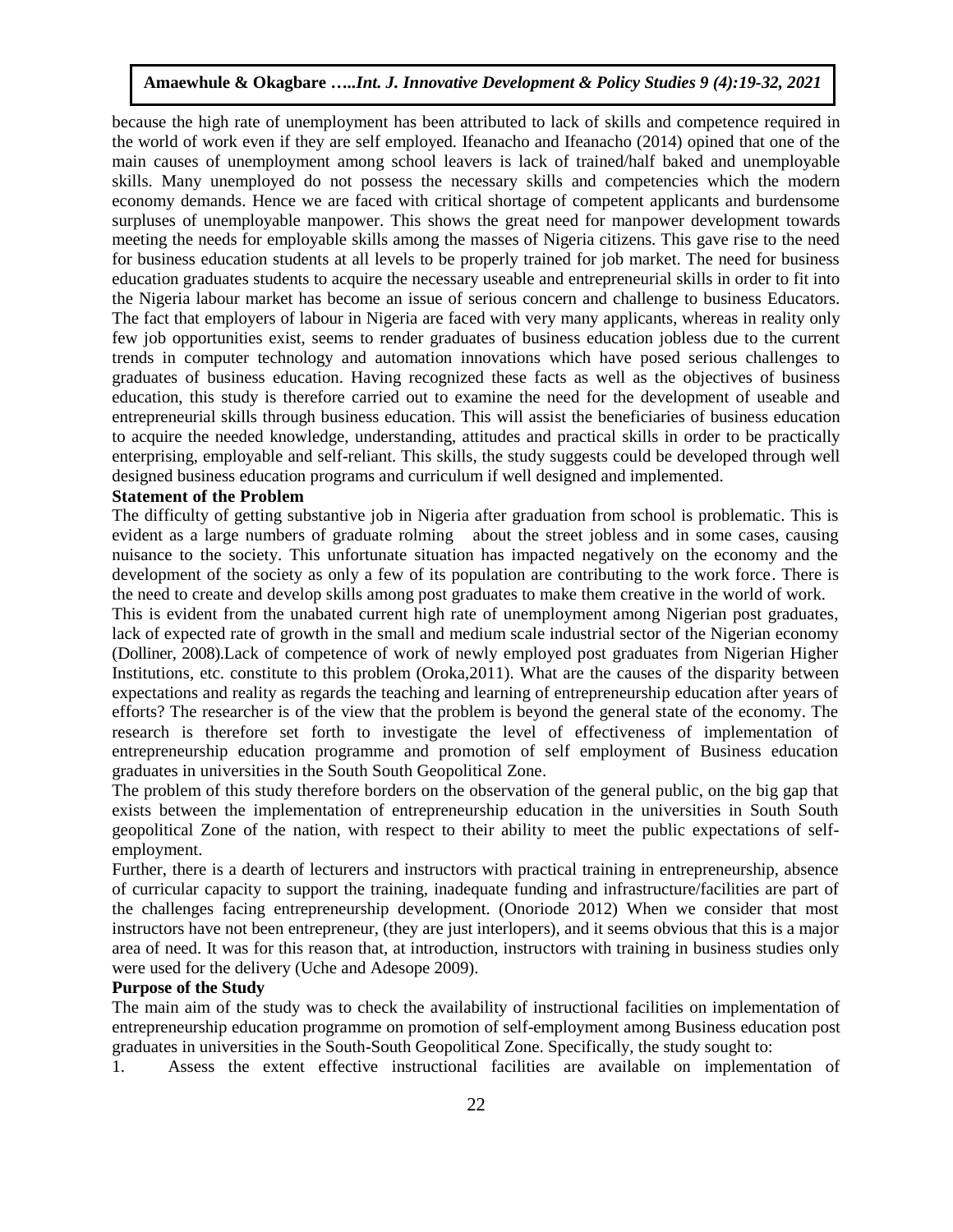entrepreneurship education programme on promotion of self-employment among Business education post graduates in universities in the South-South Geopolitical Zone.

2. Examine the extent funding is made available for implementation of entrepreneurship education on promotion of self-employment of Business Education graduates in universities in South-South Geopolitical Zone.

## **Research Questions**

The following research questions guided the study:

1. To what extent are effective instructional facilities available on implementation of entrepreneurship education programme on promotion of self-employment among Business education graduates in universities in the South-South Geopolitical Zone?

2. To what extent is funding made available on implementation of entrepreneurship education for the promotion of self-employment of Business Education graduates in universities in South-South Geopolitical Zone?

# **Hypotheses**

The following null hypotheses were formulated for this study and were tested at 0.05 significant levels

1. There is no significant difference in the mean responses of entrepreneurship education lecturers and graduates on instructional facility availability on implementation of entrepreneurship education on promotion of self-employment among Business education graduates in universities in the South-South Geopolitical Zone.

2. There is no significant difference in the mean responses of entrepreneurship education lecturers and graduates on availability of fund on implementation of entrepreneurship education on promotion of self-employment of Business Education graduates in universities in South-South Geopolitical Zone.

# **Significance of the Study**

Different categories of people and groups are expected to benefit directly from the findings of this research. Administrators as well as the three tiers of government, Organizational policy makers, academic consultants, business education curriculum developers, business education graduates, entrepreneurs, lecturers, students, etc.

Generally, this study would provide members of the public and other researchers a compendium of entrepreneurship education and details of entrepreneurship education in all educational institutions located within the South-South Geopolitical Zone for future reference purposes. The findings of this study will also assist the general public in ascertaining the areas and extent of Implementation of Entrepreneurship Education and Promotion of Self-Employment among Business Education Graduates of Universities in South- South Geopolitical Zone (IEEPSEBEGIU) in the Zone and what the universities have done, what they are doing, the extent of their involvement in encouraging entrepreneurship development, the challenges faced by the universities and the gaps that exist between entrepreneurship education and the effectiveness of implementation of Entrepreneurship Education in the universities and, also proffer solutions to narrow or closed the gap.

Academic counselors and organizational policy makers will also benefit from the findings of this study because it will guide them on how to counsel both students and entrepreneurs on how to establish and run a business to be successful and the type of business to invest in. Also they stand to be guided on how to determine a viable business to go into. Arising from above, administrators as well as the government can use the information obtained from the findings of this study to encourage entrepreneurs by empowering them both financially and otherwise.

The management and administrators of educational institutions arising from this study would have access to accurate and dependable information from institutions in South-South Geopolitical Zone, which hopefully would guide them in planning and policy formulation. The findings of this study, if fully implemented will create awareness of the importance of entrepreneurial skills in providing and generating of employment for graduates and other unemployed youths in the Niger Zone and the country at large.

Those who are already entrepreneurs will also benefit because the results of this study will guide them on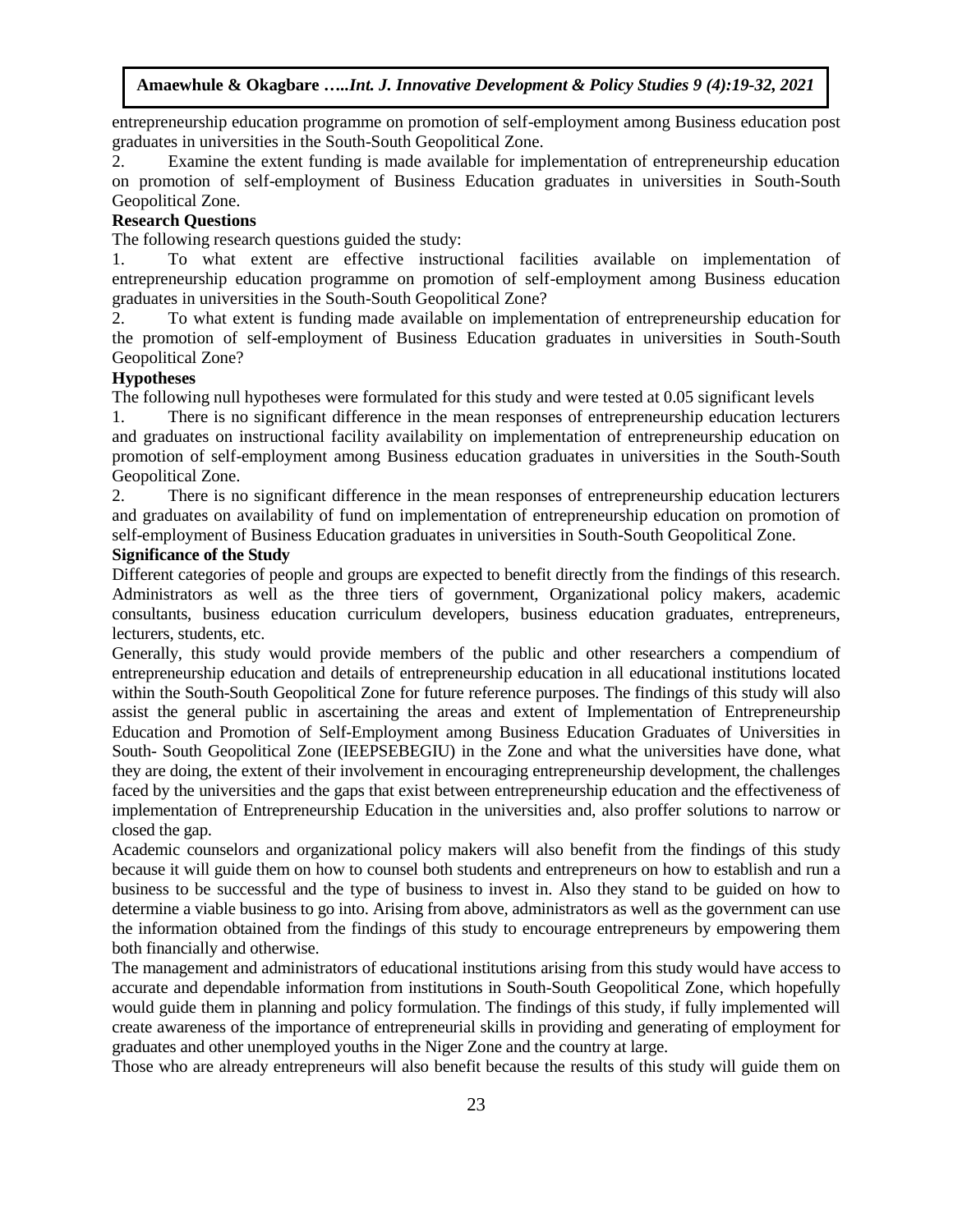how to run their businesses successfully. Business education curriculum developers will benefit from the findings of this study because it will help them to know the right curriculum to develop that will fit into our present society and the country at large.

Students will benefit from this study as the knowledge and skills acquired in school will help them to establish their own business after graduation in the absence of white collar jobs. Also lecturers will benefit from this study as this will make them to know the guidelines for effective teaching of entrepreneurship to students in schools.

#### **Scope of the Study**

This study focuses on implementation of entrepreneurship education and promotion of self-employment of Business education graduates in public Universities in the South-South Zone, of Nigeria as it relates to teaching of entrepreneurship skills. The study will be limited to graduate students of some selected public universities in South-South, Nigeria. The entrepreneurial skill acquired by its recipients in the university is expected to equip them for employment and self-reliance. With regard to the geographical scope, the study was carried out in some selected Public Universities in South-South Geopolitical Zone. This study would also be delimited to the variables of the study namely: Effectiveness of instructional delivery methods and enhancement of self-employment etc.

#### **Literature Review**

#### **Concept of Entrepreneurship Development**

In the last century, many writers have identified entrepreneurship with the function of uncertainty and risk bearing and others with the coordination of productive resources, the introduction of innovation and the provision of technical know-how. During the 16<sup>th</sup> century, people who organized and managed military and exploration expeditions in France were called "entreprendre". The word entrepreneur originates from the French verb, "entreprendre" and the German word "unternehmen" both of which means to undertake. Entrepreneurship has been recognized as an important aspect of an organization and economies (Dickson et al., 2008; Ossai and Nwalado, 2012; Ojeifo, 2013; Baba, 2013). According to the authors, it contributes in an immeasurable ways towards creating new jobs, wealth creation, poverty reduction and income generating for both government and individuals. Schumpeter (2014) argued that entrepreneurship is very significant to the growth and development of economies.

An entrepreneur is one who organizes, manages and assumes the risks of a business enterprise.

The early 18th century French Economist, Richard Cantillon introduced the term entrepreneurship. In his writings, he formally defines the entrepreneur as the agent who buys means of production at certain prices in order to combine them into a new product. He further defines entrepreneurship as self-employment of any sort where the entrepreneur is the bearer of uncertainty and risk. Shortly thereafter, the French economist Jean Baptiste Say (1824) defines the entrepreneur as someone who shifts economic resources out of an area of lower to an area of higher productivity and greater yield. He added to Cantillon's definition by including the idea that an entrepreneur is one who brings other people together in order to build a single productive organization. These are in consonance with Nnodim and Aleru (2020) who sees an entrepreneur as individual who is enthusiastic and has the capacity to hunt for investment opportunities within an environment and is skilled in establishing and running an enterprise successfully based on the identifiable opportunities. Entrepreneurship according to Bright and Oroma (2020) is a process of change where innovation is the most vital function of the entrepreneur. It is the basic requirement for economic development in a free enterprise or mixed economy where innovation is the basis of development. Innovation as a system can increase the marginal productivity of the factors of production. These points to the fact that entrepreneurship involves innovation, development, recognition, seizing opportunities and converting opportunities to marketable ideas, value while bearing the risk of competition. Entrepreneurial development is a catalyst for economic, social and industrial development (Bright & Oroma, 2020). Entrepreneurial development is a disposition to accept new ideas, new methods and making people more interested in present and future than the past (Egai, 2008). The entrepreneurial class provides leadership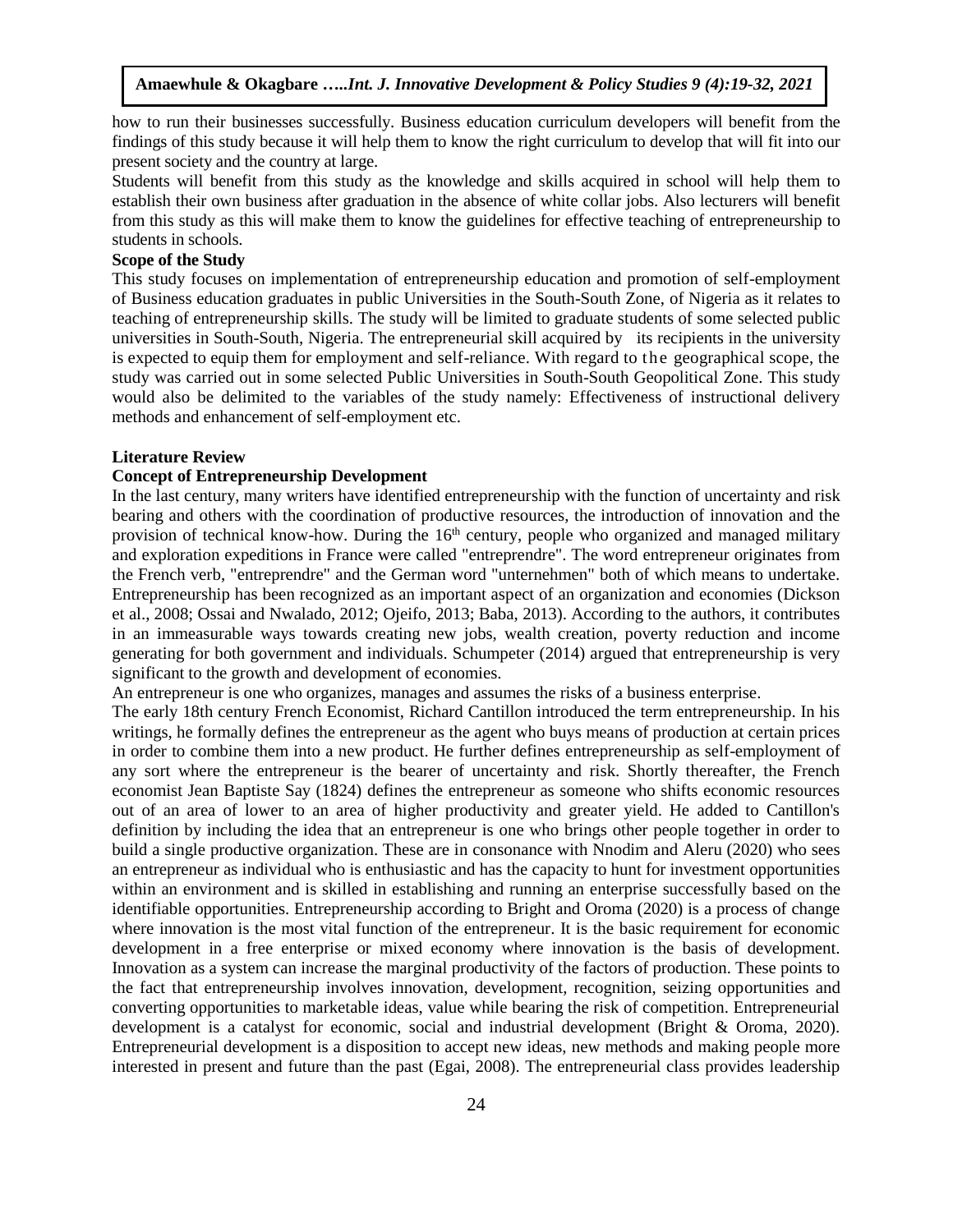in resource change, innovation, technical progress and capital formation to produce new knowledge, new production techniques/possibilities, profits and economic growth.

Entrepreneurial skills are skills related to creativity, innovation, marketing, personal relationship, technological and advertising (Inyamah, 2002). These skills should enable business education graduates to become self-employed or be employable. In cognizance of this fact, Ojeifo (2013) opined that education should be designed with a view to create and enhance the supply of entrepreneurial initiative and activities. The bottom line here is to inculcate the spirit of entrepreneurship in the student through education. In fact, this calls for more serious adjustment of policies and new curriculum in line with demand of the present time. In business education programmes emphasis is usually placed on entrepreneurial skills that will make an Individual to be gainfully employed in one organization or the other; hence its graduates should not experience acute unemployment.

Entrepreneurship is as old as man. The point at which man stopped satisfying only his needs and accommodated the needs of others marked the real origin of entrepreneurship. Its development has been gradually evolved, corresponding with the development of the human race, Ayegba and Omale (2016). Entrepreneurship is the willingness and ability to identify business opportunities through creativity, innovation and establishing necessary machinery to run business enterprise successfully. Adidu and Olannye (2006) opined that entrepreneurship can be described as a process which involves the transformation of innovation and creative ideas into profitable activities especially outside an existing organization. They further explained that it has gained global recognition in facilitating employment generation and economic transformation and that it is a veritable tool for poverty eradication and reduction of social vices.

Ayegba and Omale (2016) also stated that the concept of entrepreneurship has been associated with several activities concerned with the establishment and operation of business enterprise. These activities include identification of investment opportunities, decision making regarding available opportunities to exploit, promoting and establishing business enterprises, allocation of the scarce resources for production and distribution of goods and services, organization and management of human and material resources for the attainment of the objectives of the enterprises, risk bearing and innovation. The effective performance of the above activities is critical to the birth, survival, and growth of the business enterprise. Therefore, entrepreneurship is a vital factor in the process of economic development of any nation.

Usioboh (2008) stated that entrepreneurship is being vigorously advocated because of its potential to:

- a) Create jobs through the formation of new enterprises, especially small scale businesses.
- b) Raise productivity through various forms of innovation.
- c) Facilitate transfer of technology or the adaption of existing ones.
- d) Harness resources that might otherwise remain idle and put them into productive use.
- e) Stimulate growth in those sectors which supply it with inputs.
- f) Reinvigorate small scale businesses and also public enterprises.

g) Encourage and sustain economy dynamism that enables an economy adjusts independence status for itself in the society.

Oborah (2003) submitted that entrepreneurship is a veritable employment alternative to wage employment and panacea to graduate unemployment. According to Oriazowanian (2013), entrepreneurship in Nigeria is characterized by small scale enterprises in all spheres of the economy ranging from agro-based to service industry and that it constitutes about 97 percent of all businesses in Nigeria. Entrepreneurship can also be seen as the use of human courage to seek investment opportunities and establish a profit oriented enterprise (Ikeme and Onu, 2007). According to Esomo (1998), entrepreneurship is the effective manipulation of human intelligence as demonstrated in the creative performance. Hence, entrepreneurship is all about innovation, creativity and intellectual build-up of innovative ideas. According to Shaibu and Mbaegbu (2012) entrepreneurship is a clear manifestation of effective manipulation of human intelligence as demonstrated in creative performance. Entrepreneurship is the key to personal fulfillment, wealth creation, human capacity development and financial empowerment (Bamidele 2013). Entrepreneurship is seen as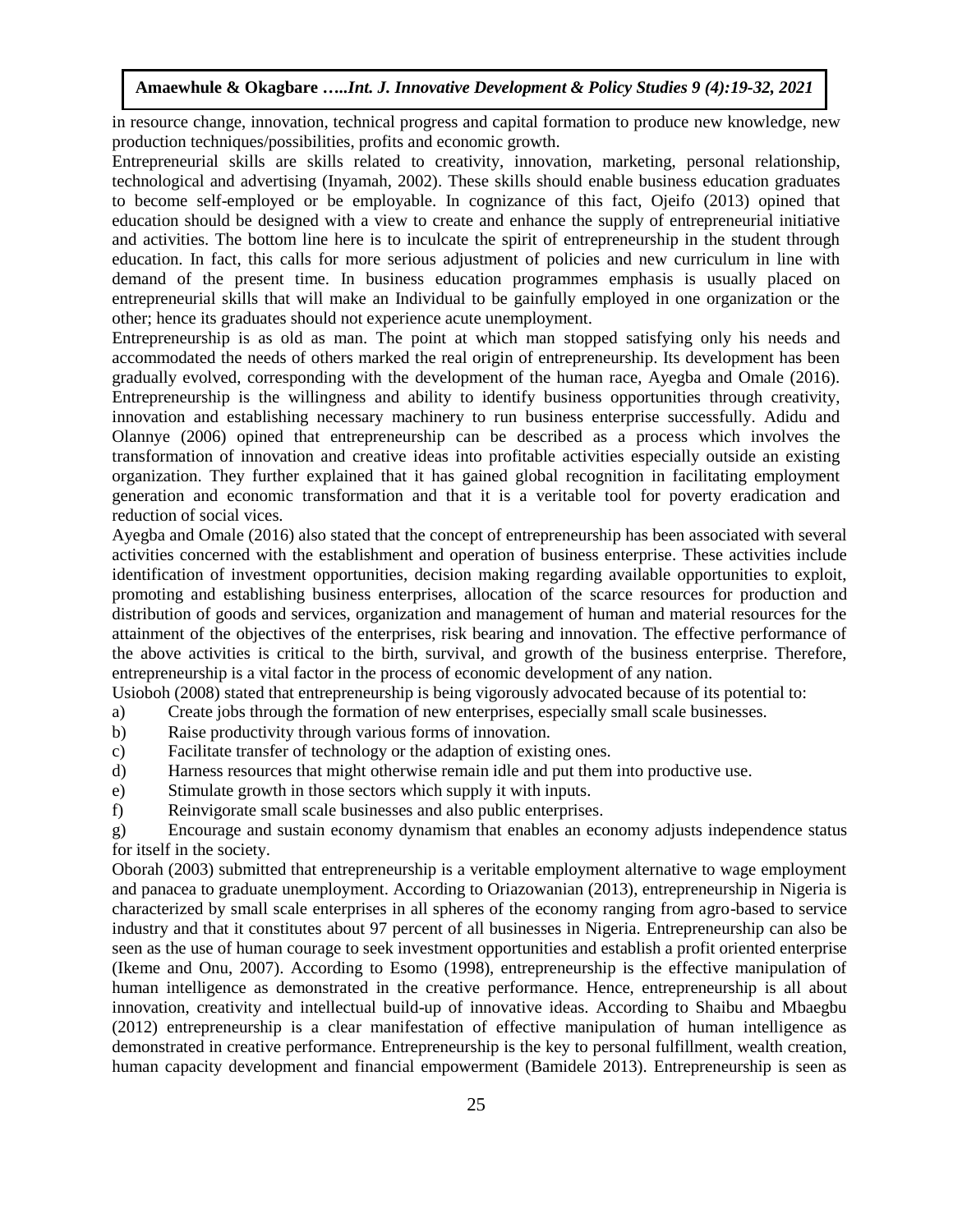the ability to create new ideas, products or services for personal self-reliance and to meet the needs of the society. This involves the ability to set up a business enterprise as different from being employed. The ability should be acquired through the acquisition of skills, ideas and managerial competencies necessary for self-employment. Entrepreneurship is the process of identifying, developing and bringing a vision to reality. It has at least four benefits that foster economic growth: it increases productivity, creates new technologies, products, and services, and it changes and rejuvenates market competition. These are the areas the research question focuses on.

# **Concept of Entrepreneurship Education**

In the National Policy on Education (FGN, 2014), it was clearly stated that education maximizes the creative potentials and skills of the individual for self-fulfillment and general development of the society. Education is an instrument for national development and social change (NPE, 2014). Education is regarded as the greatest mass rewarding and ending investment in human capital (Ogu, 2015). It is a means of acquiring experience, knowledge and skills aimed at eliminating the shackles of ignorance thereby enhancing one's development as well as the development of one's community (Igwe, 2014). It is the pivotal process of training attitudinal disposition, spiritual, physical and intellectual capabilities and other potentials in order to attain a qualitatively better life.

Entrepreneurship is the ability to set up an enterprise rather than seeking to be employed. Entrepreneurship is the performance of combining productive factors by drawing labour, capital and science together for purposes of production. It involves the ability of being self-reliant and being able to employ others. Many entrepreneurial studies in recent years have suggested that small firm formation is a major source of new job creation (Carter, as cited in Okpara & Asiegbu, 2001). Entrepreneurship education is the education and training process that provide learners with adequate knowledge, skills and motivation thereby ensuring business success in different lifelong learning process (Nwadiani, 2011). Entrepreneurship education is the type of education tailored towards producing a self-reliant person. It aims at instilling into the leaner such traits as innovativeness, ingenuity, resourcefulness and endurance (Federal Republic of Nigeria, as cited in okoye, 2016). Ikemba (2016) referred to tertiary education as education for career development which aims at providing trained manpower in the applied science, technology and commerce at the professional grades. The tertiary education also aims at providing entrepreneurial, technical and vocational job specific skills for self-reliance, agricultural, industrial, commercial and economic development. It is proposed in the National Policy on Education to make its graduate self-reliant but the reverse is the case.

Entrepreneurship education includes a bundle of educational interventions in the purpose of a wider skills and abilities development that promote and reinforce entrepreneurial spirit. As skills and abilities of this kind, considering that nowadays entrepreneurship is manifested as the expression of creativity and independence (Hisrich et al., 2005), are recognized the decision-making ability, the insightfulness, initiative, risk management, flexibility and adaptation, perception and utilization of opportunities, team work, responsibility and many other skills connected to success on the level of self-employment. Entrepreneurship education does not exclusively reflect the information or the professional guidance but it constitutes a constant developmental procedure of the personality features of an individual, in order to acquire abilities of creative motivation, management of uncertainty, scientific instruction and perception of effectiveness. Entrepreneurship is a lifelong learning process help the development of students' business skills, enhances students' expertise in management and ability to take risks, economic empowerment, self-reliance and reduction in social menace (Okoye, 2016). Entrepreneurship education prepares an individual to become an entrepreneur.

Entrepreneurship education is also seen as one of the precondition for development particularly in a place where the spirit and culture are very minimal. It is said to be an important determinant of selection into numerous enterprise, formation of new venture and entrepreneurial success (Nwachukwu & Nwamuo, 2010; Baba, 2013). However, it is equally assumed here that there is a positive relationship between education and individual's choice to become an entrepreneur as well as the result and outcome of his or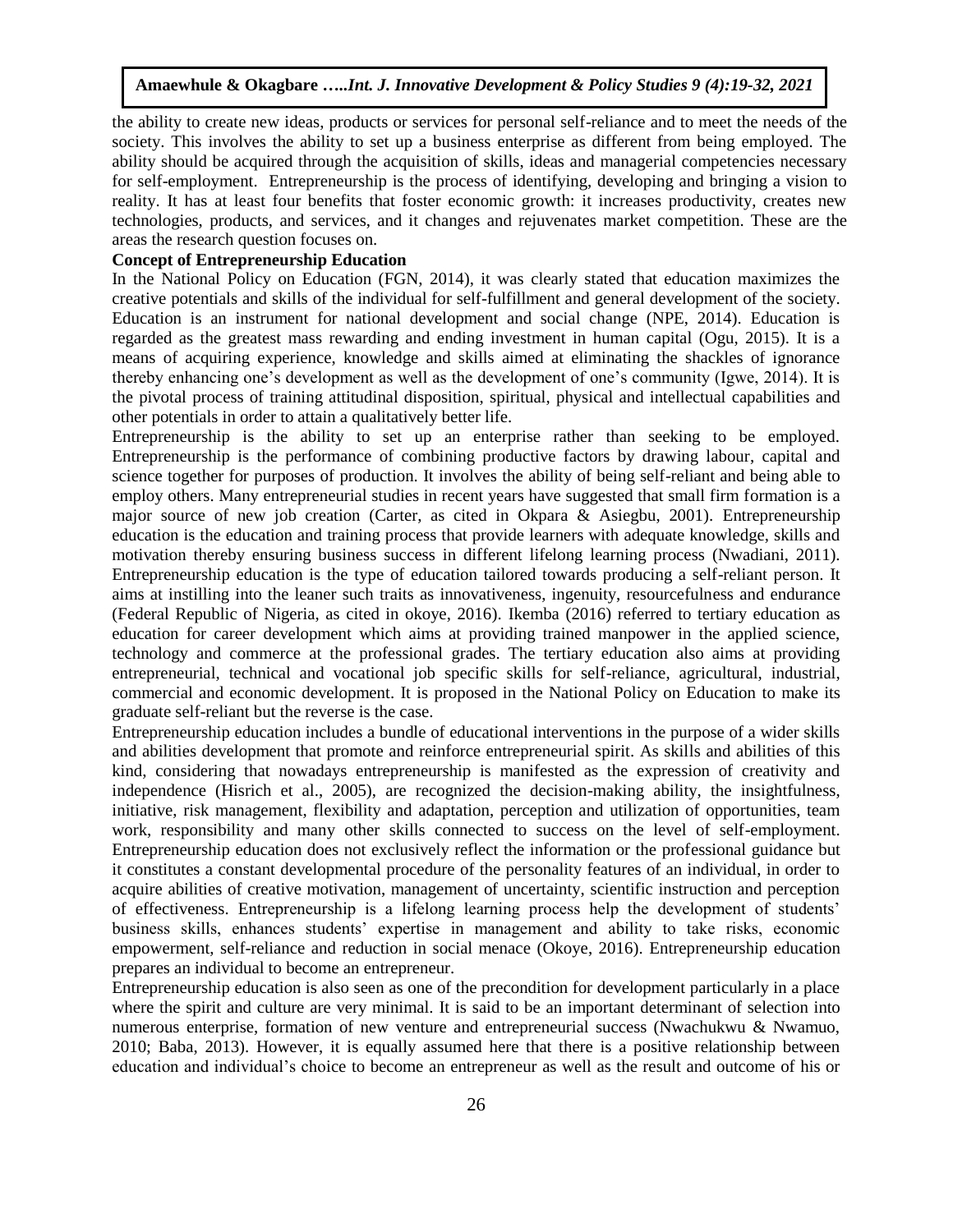her entrepreneurial activity. The move towards poverty reduction should not be considered and treated in isolation, different approaches and strategies need to be employed. For any country to foster genuine economic growth and development, its educational system must be considered as the bedrock of any meaningful development (Akpomi, 2009). Entrepreneurship education is thus designed to ensure an enlarged supply of entrepreneurs, diversity ownership of business, promote regional spread of economic activities, encourage self-employment for the unemployed among graduate and improve the health and standard of living of the people (Okoro, Ekwe & Ibekwe, 2013).

There has been some debate on whether entrepreneurship should be a programme taught separately or infused throughout other curriculum. Gibb (2011) presents entrepreneurship as an intra-disciplinary as well as a multi-disciplinary and trans-disciplinary process, where entrepreneurship can be embedded into the curriculum widely in different disciplinary contexts. Gibb (2011) also points out that an interdisciplinary approach supports the fact that in real life, problems or challenges are not classified into boxes, but solutions need a broader view and knowledge. Hannon (2006) describe the advantages that entrepreneurship education can bring when creating homogeneity in teaching practices. Entrepreneurship education could also be one of the transformers of the educational setting, with its pedagogical solution, "experiential classroom" testing, and possible interdisciplinary programmes.

#### **RESEARCH METHODS**

The study adopted a descriptive research survey design. Descriptive survey design was considered appropriate for this study because the study focuses on Identifying and assessing vital resources available for the implementation of entrepreneurship education on the promotion of self-employment among post graduates of business education in universities in South-South Geopolitical Zone.

The area of this study is South-South Geopolitical Zone. South-South Geopolitical Zone is a Geopolitical Zone among the six zone in Nigeria. It is made up of six states namely; Akwa Ibom, Bayelsa, Cross-River, Delta, Edo and Rivers. This zone is also popularly referred to as South-South GeoPolitical Zone of Nigeria which prides itself as the region that produces the wealth of the nation as it is the home of oil/gas exploration. The population of the study comprises of72 business education lecturers and 200 postgraduate students in both States and Federal Government Universities in the South-South Geopolitical Zone.

Due to the small population size and to get effective response from various universities in the South-South region of Nigeria, the population n of272 (census study) of72 business education lecturers and 200 business education post graduate students were used as sample for the study. The instrument that was used for this study was a self-constructed questionnaire titled "Implementation of Entrepreneurship Education on Promotion of Self-employment of Business Education Graduates Questionnaire (IEEPSBEGQ)".

Copies of the instrument attached with the objectives and research questions for the study were given to the researcher's supervisor and two other experts in Department of Business Education and Department of Measurement and Evaluation, all in the Faculty of Education, Rivers State

Reliability of the instrument states the precision, accuracy and consistency of measure of instrument. Thus, a test-re-test method of reliability was adopted in this study. The research instrument was administrated to twenty (20) post graduate students and ten (10) lecturers of business education department in University of Nigeria Nsukka (UNN). The same instrument was re-administered to the same set of respondents at the interval of two weeks. The pre-test and post-test scores were correlated using Pearson Product Moment Correlation Co-efficient (r) statistic and reliability co-efficient of 0.79 was obtained which indicated that the instrument was reliable for the study.

The data collected from the respondents were analyzed using mean and standard deviation. The null hypotheses formulated were tested at 0.05 level of significance using z-test statistical tool. Items in the research questions with mean response of 3.00 and above was regarded as agreed in the case of research question 1 and high extent in the case of research question 2-5while those below 3.00 were regarded as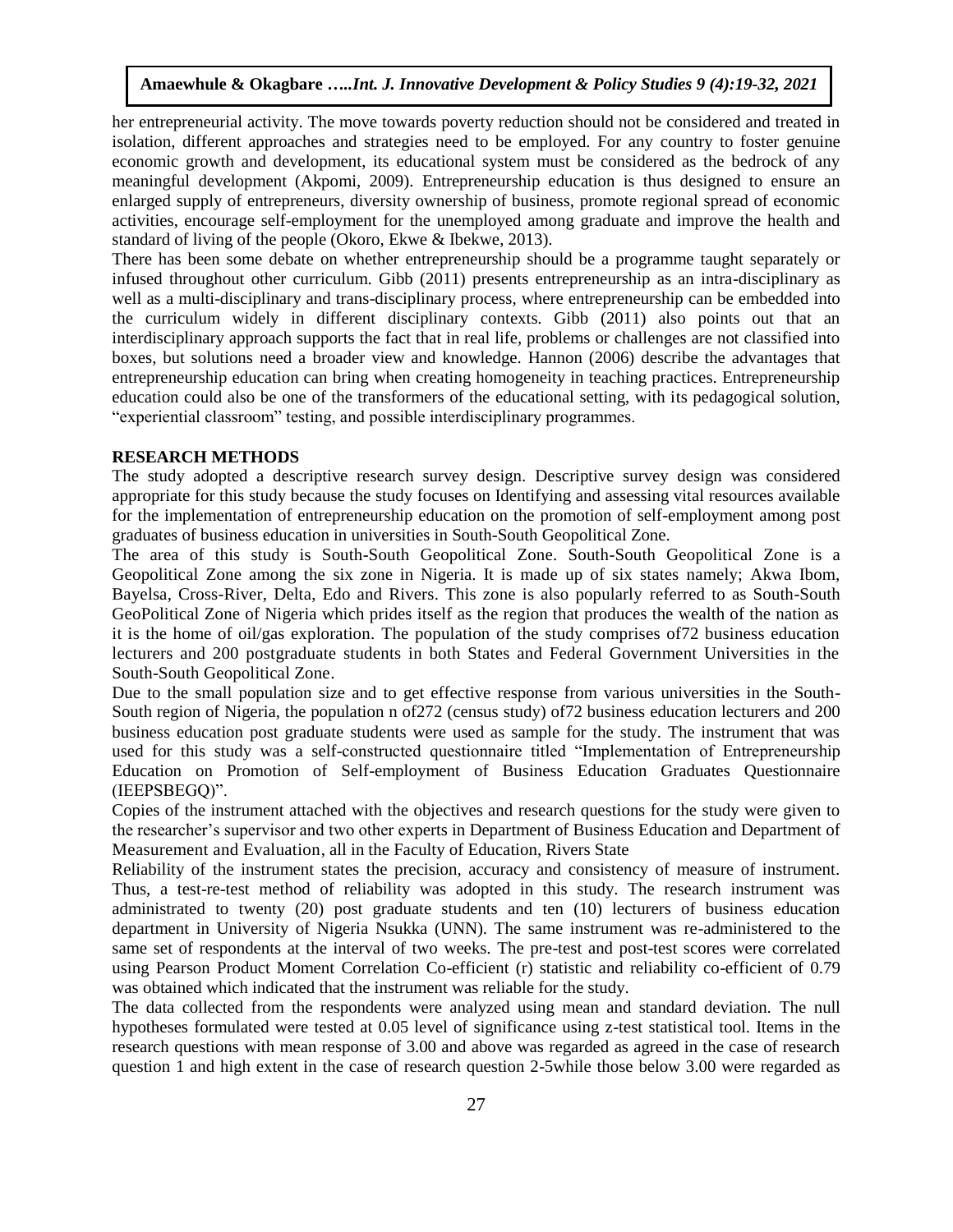disagreed or low extent. The null hypotheses were accepted if the calculated value of z (z-cal) is less than the table or critical value of z (z-crit) and rejected when the calculated value of z (z-cal) was greater than the table or critical value (z-crit).

#### **RESULTS**

**Research Question 1:** *To what extent are effective instructional facilities available in implementation of entrepreneurship education programme for the promotion of self-employment among Business education graduates in universities in the South South Geo-Political Zone?*

# **Table 1: Mean Responses on extent effective instructional facilities are available in implementation of entrepreneurship education for promotion of self-employment**

| S/N | <b>Statements</b>                                                                                                    | Lecturers $(n=72)$ |               |                    | Post graduates (n=200) |                 |                    |  |
|-----|----------------------------------------------------------------------------------------------------------------------|--------------------|---------------|--------------------|------------------------|-----------------|--------------------|--|
|     |                                                                                                                      | $X_1$ SD           |               | <b>Decision</b>    | $\overline{X}_1$ SD    | <b>Decision</b> |                    |  |
| 1.  | Teachers utilizes overhead projectors<br>for effective classroom delivery of<br>entrepreneurship education           | 4.88               | 1.12          | High extent        | 4.20                   | 1.07            | High extent        |  |
| 2.  | Teachers adopt film strip projectors<br>with sound accompaniment to arouse<br>students' interest in entrepreneurship | 4.15               | 1.00          | High extent        | 4.39                   | 0.78            | High extent        |  |
| 3.  | Electronic communication gadgets are<br>used in for effective delivery of<br>entrepreneurship education              | 4.44               | 0.70          | High extent        | 4.37                   | 0.91            | High extent        |  |
| 4.  | Teachers uses audio tape recording for<br>classroom delivery                                                         | 4.21               | 0.97          | High extent        | 4.12                   | 1.05            | High extent        |  |
| 5.  | utilizes<br>Teachers<br>typewriter<br>to<br>inculcate students with keyboarding<br>skills                            | 4.17               | 1.08          | High extent        | 4.00                   | 1.04            | High extent        |  |
| 6.  | Teachers utilizes laminating machine<br>to enhance students' entrepreneurial<br>skills                               | 4.14               | 1.23          | High extent        | 4.62                   | 1.16            | High extent        |  |
| 7.  | Collating machine                                                                                                    | 4.08               | 0.92          | High extent        | 4.29                   | 1.02            | High extent        |  |
| 8.  | Mailing machine                                                                                                      | 4.17               | 0.71          | High extent        | 4.27                   | 0.88            | High extent        |  |
| 9.  | Perforating machine                                                                                                  | 4.11               | 1.05          | High extent        | 4.33                   | 0.88            | High extent        |  |
| 10. | Folding machine                                                                                                      | 3.76               | 1.11          | High extent        | 4.19                   | 1.01            | High extent        |  |
| 11. | Addressing machine                                                                                                   | 3.33               | 1.33          | High extent        | 4.32                   | 0.93            | High extent        |  |
| 12. | Stamp affixing machine                                                                                               | 4.14               | 0.87          | High extent        | 4.13                   | 1.14            | High extent        |  |
| 13. | Electronic scale machine                                                                                             | 4.14               | 0.98          | High extent        | 4.27                   | 0.88            | High extent        |  |
| 14. | Recording machine                                                                                                    | 4.00               | 1.04          | High extent        | 4.33                   | 0.88            | High extent        |  |
| 15. | Accounting machine                                                                                                   | 4.42               | 1.19          | High extent        | 4.12                   | 1.05            | High extent        |  |
| 16. | Spiral binding machine<br><b>Total</b>                                                                               | 4.04<br>66.18      | 1.14<br>16.49 | High extent        | 4.65<br>68.57          | 1.03<br>15.70   | High extent        |  |
|     | <b>Grand Mean/SD</b>                                                                                                 | 4.35               | 1.02          | <b>High extent</b> | 4.28                   | 0.98            | <b>High extent</b> |  |

**Source: field work, 2021**

Table 1 shows the mean and standard deviation of lecturers and business education graduates on extent effective instructional facilities are available in implementation of entrepreneurship education programme for the promotion of self-employment among Business Education graduates in universities in the South South Geo-Political Zone. The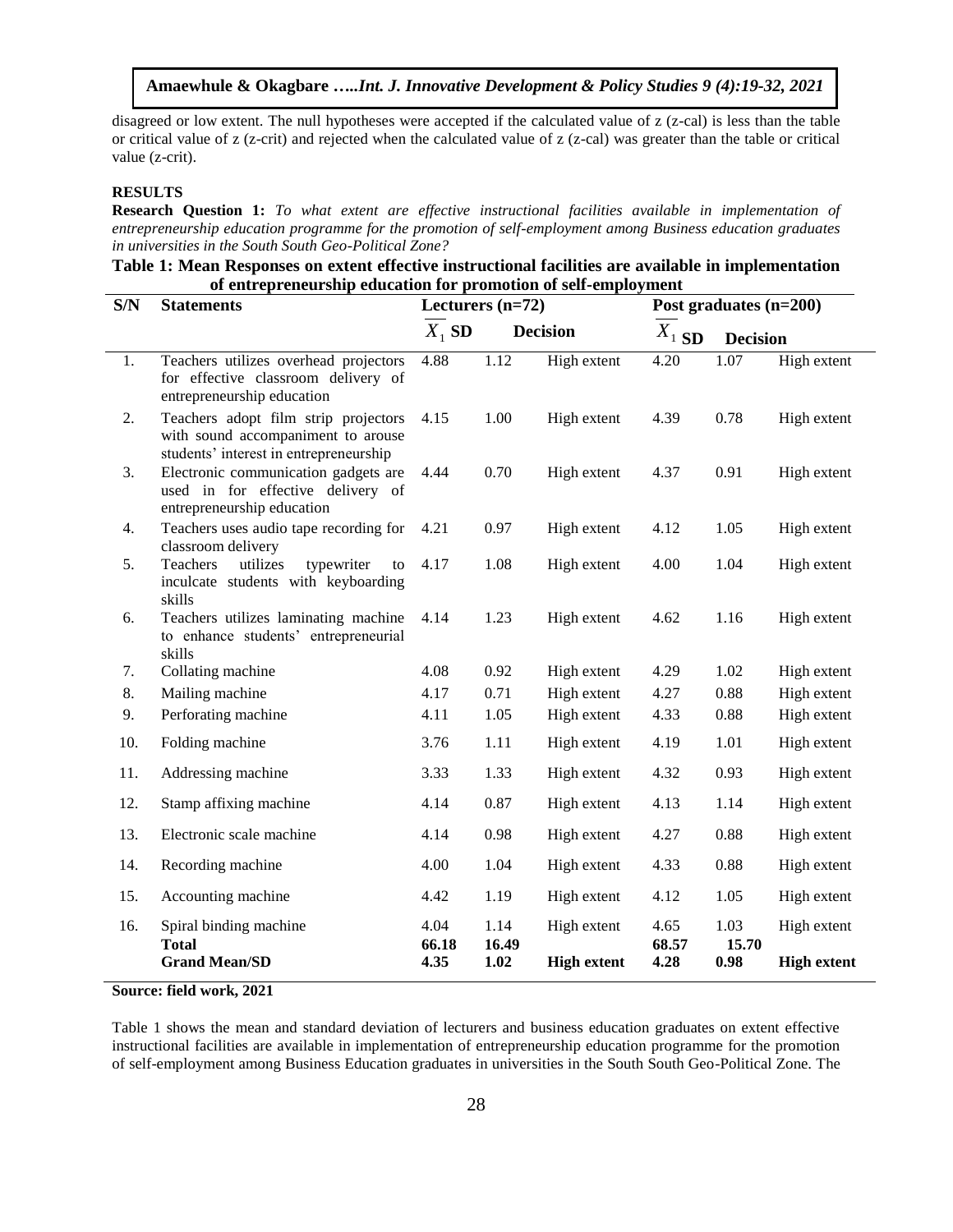respondents agreed that Teachers utilizes overhead projectors for effective classroom delivery of entrepreneurship education (4.88 & 4.20), teachers adopt film strip projectors with sound accompaniment to arouse students' interest in entrepreneurship (4.15&4.39), electronic communication gadgets are used in for effective delivery of entrepreneurship education (4.44 & 4.37), teachers uses audio tape recording for classroom delivery (4.21&4.12), teachers utilizes typewriter to inculcate students with keyboarding skills  $(4.17 \& 4.00)$ , teachers utilizes laminating machine to enhance students' entrepreneurial skills  $(4.14 \& 4.62)$ , collating machine  $(4.08 \& 4.29)$ , addressing machine (4.17 & 4.27) and recording machine (4.11 & 4.33). The study also showed that accounting machine (3.76 & 4.19), spiral binding machine (3.33 & 4.32), perforating machine (4.14 & 4.13) and stamp affixing machine (4.14 & 4.27) were available for the implementation of entrepreneurship education for promotion of self-employment among business education graduates in South South Geo-Political Zone. The items on Table 4.3 revealed low standard deviation scores; this indicates that the data points are not widely dispersed from the average mean.

**Research Question 2:** *To what extent is funding made available in implementation of entrepreneurship education for the promotion of self-employment of Business Education graduates in universities in South South Geo-Political Zone?*

|     | equeation for the promotion of seif-employment                                                                                                     |       |                    |                            |                          |      |                            |
|-----|----------------------------------------------------------------------------------------------------------------------------------------------------|-------|--------------------|----------------------------|--------------------------|------|----------------------------|
|     |                                                                                                                                                    |       | Lecturers $(n=72)$ |                            | Post graduates $(n=200)$ |      |                            |
|     | <b>Statements</b>                                                                                                                                  |       | $X_1$ SDDecision   |                            | $X$ , SD Decision        |      |                            |
| 1.  | Funds are provided through Petroleum<br>Trust<br>Fund<br>effective<br>Special<br>for<br>implementation<br>of<br>entrepreneurship<br>education      | 4.06  | 1.00               | High extent                | 4.00                     | 1.34 | High extent                |
| 2.  | Entrepreneurship education progamme is                                                                                                             | 4.18  | 0.81               |                            | 4.16                     | 0.74 |                            |
| 3.  | funded through Tax Fund<br>Various forms of grants are used to train<br>facilitators for<br>effective<br>delivery of<br>entrepreneurship education | 3.82  | 1.43               | High extent<br>High extent | 4.22                     | 0.71 | High extent<br>High extent |
| 4.  | Host communities donates for purchase of<br>relevant materials to enhance learners' skill<br>development                                           | 3.21  | 1.20               | High extent                | 4.10                     | 1.13 | High extent                |
| 5.  | Endowment from external aids are often<br>channeled<br>to<br>equip<br>entrepreneurship<br>education programme                                      | 4.06  | 0.92               | High extent                | 4.35                     | 0.68 | High extent                |
| 6.  | Individuals and organizations donates for<br>implementation<br>adequate<br>of<br>entrepreneurship curriculum                                       | 4.01  | 1.14               | High extent                | 4.33                     | 0.88 | High extent                |
| 7.  | Need assessment fund are directed to the<br>erection of needed infrastructures for<br>entrepreneurship                                             | 4.42  | 1.15               | High extent                | 4.19                     | 0.90 | High extent                |
| 8.  | Launching of appeals for funds to achieve<br>educational goals.                                                                                    | 4.22  | 0.90               | High extent                | 4.27                     | 0.82 | High extent                |
| 9.  | Large corporation contributes to education in<br>their operational state either in cash or by<br>building lecture rooms                            | 4.36  | 1.10               | High extent                | 4.11                     | 1.03 | High extent                |
| 10. | Financial supports from international bodies<br>such as World Bank, UNESCO, UNICEF,<br>UNDP, and UNFPA                                             | 2.69  | 1.22               | High extent                | 4.16                     | 0.74 | High extent                |
|     | <b>Total</b>                                                                                                                                       | 39.90 | 10.87              |                            | 40.90                    | 8.97 |                            |
|     | <b>Grand Mean</b>                                                                                                                                  | 3.99  | 1.09               | <b>High extent</b>         | 4.09                     | 0.90 | <b>High extent</b>         |
|     | $\mathcal{C}_{\text{correspond}}$ $\mathcal{C}_{\text{el}}$ J.J. $\text{correlation}$ $\mathcal{A}_{\text{0}}$                                     |       |                    |                            |                          |      |                            |

**Table 2: Mean Responses on extent funding is made available in implementation of entrepreneurship education for the promotion of self-employment**

**Source: field work, 2021**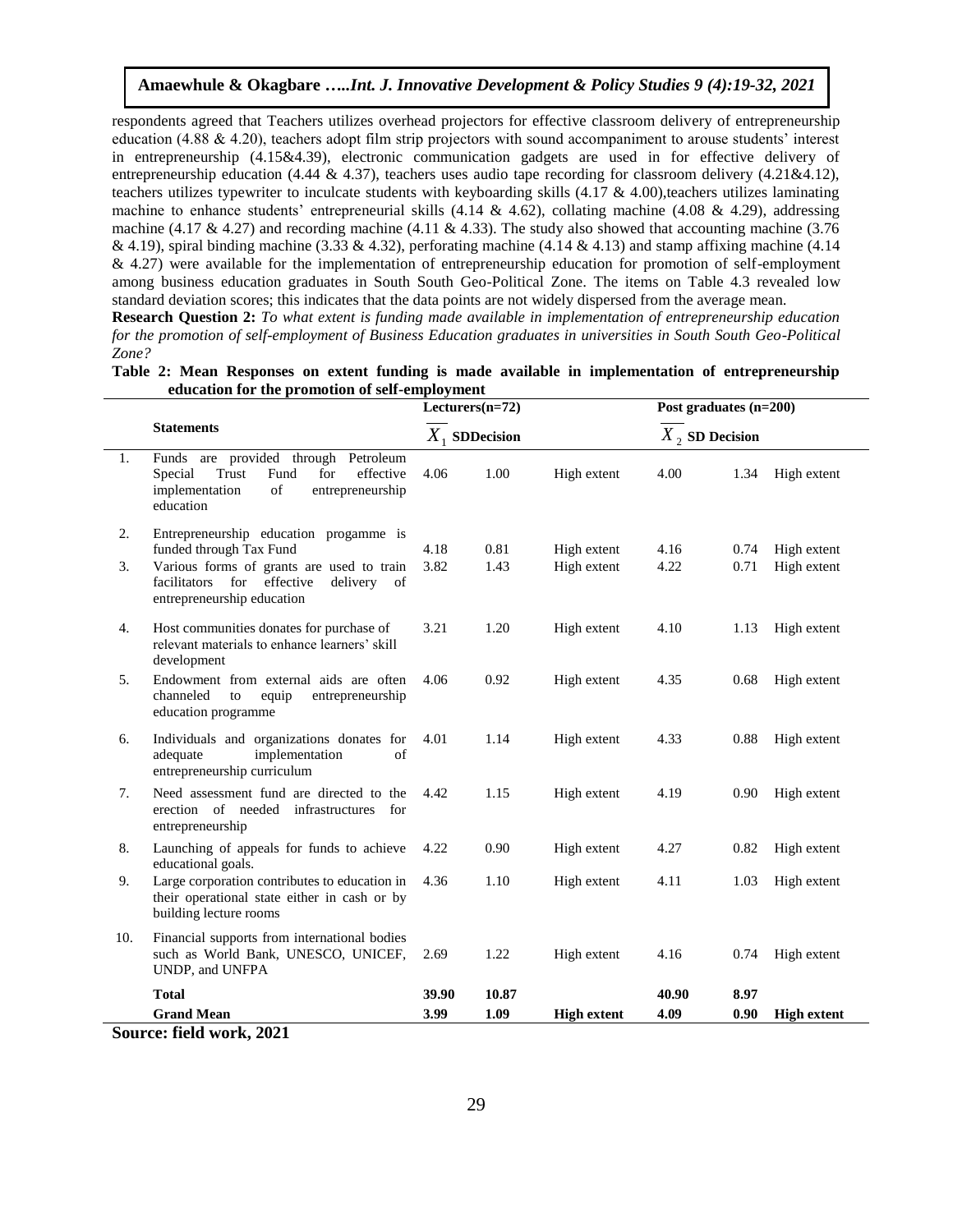Table 2 shows the mean and standard deviation of lecturers and business education graduates on extent is funding made available in implementation of entrepreneurship education for the promotion of selfemployment of Business Education graduates in universities in South South Geo-Political Zone. The respondents agreed that funds are provided through Petroleum Special Trust Fund for effective implementation of entrepreneurship education (4.06&4.00), entrepreneurship education progamme is funded through Tax Fund (4.18&4.16), various forms of grants are used to train facilitators for effective delivery of entrepreneurship education (3.21&4.10), host communities donates for purchase of relevant materials to enhance learners' skill development (4.06&4.35), endowment from external aids are often channeled to equip entrepreneurship education programme (4.01&4.33), individuals and organizations donates for adequate implementation of entrepreneurship curriculum (4.42&4.19), need assessment project fund are directed to the erection of needed infrastructures for entrepreneurship (4.22&4.27), large corporation contributes to education either in cash or by building lecture rooms (4.36&4.11) and financial supports from international bodies (2.69&4.16). The items on Table 4.4 revealed low standard deviation scores; this indicates that the data points are not widely dispersed from the average mean.

**Hypothesis 1:** There is no significant difference in the mean responses of lecturers and graduates on extent effective instructional facilities are available in implementation of entrepreneurship education for self-employment among Business education graduates in universities in the South South Geo-Political Zone.

**Table 3: Z-Test Analysis on extent effective instructional facilities are available in implementation of entrepreneurship education for promotion of self-employment**

| Group            | N          | <b>Mean</b> | <b>SD</b> | DF  | A |                      | Z-cal Z-crit | <b>Decision</b> |  |
|------------------|------------|-------------|-----------|-----|---|----------------------|--------------|-----------------|--|
| <b>Lecturers</b> | 72         | 4.35        | 1.02      | 270 |   | $0.05$ $0.51$ $1.96$ |              | No sig          |  |
| <b>Graduates</b> | <b>200</b> | 4.28        | 0.98      |     |   |                      |              |                 |  |

#### **Source: field work, 2021**

Table 3 summarizes the mean, standard deviations and Z-test analysis of lecturers and graduates on extent effective instructional facilities are available in implementation of entrepreneurship education for selfemployment among Business education graduates in universities in the South South Geo-Political Zone. The lecturers had mean and standard deviation score of 4.35 and 1.02 respectively, while graduates had mean and standard deviation scores of 4.28 and 0.98 respectively. The calculated Z-value stood at 0.51, while the Z-critical value stood at 1.96 of 270 degree of freedom and 0.05 level of significance. The result shows that z-calculated was less than z-critical. Therefore, the null hypothesis which stated no significant difference in the mean responses of entrepreneurship education lecturers and graduates onextent effective instructional facilities are available in implementation of entrepreneurship education for self-employment among Business education graduates in universities in the South South Geo-Political Zone was accepted. **Hypothesis 2:** There is no significant difference in the mean responses of entrepreneurship education lecturers and graduates on extent funding are made available in implementation of entrepreneurship

| education for promotion of self-employment of Business Education graduates in universities in South            |  |  |  |  |  |
|----------------------------------------------------------------------------------------------------------------|--|--|--|--|--|
| South Geo-Political Zone.                                                                                      |  |  |  |  |  |
| י יותר וווחד ובית המודרת וווחד וווחד וווחד וווחד וווחד וווחד וווחד וווחד וווחד וווחד וווחד וווחד וווחד וווחד ו |  |  |  |  |  |

**Table 4: Z-Test Analysis on extent funding are made available in implementation of entrepreneurship education for promotion of self-employment**

| Group                    | N          | <b>Mean</b> | <b>SD</b> | DF  | A    | Z-cal | Z-crit | <b>Decision</b> |  |
|--------------------------|------------|-------------|-----------|-----|------|-------|--------|-----------------|--|
| <b>Lecturers</b>         | 72         | 3.99        | 1.09      | 270 | 0.05 | 0.70  | 1.96   | Accepted        |  |
| <b>Graduates</b>         | <b>200</b> | 4.09        | 0.90      |     |      |       |        |                 |  |
| Source: field work, 2021 |            |             |           |     |      |       |        |                 |  |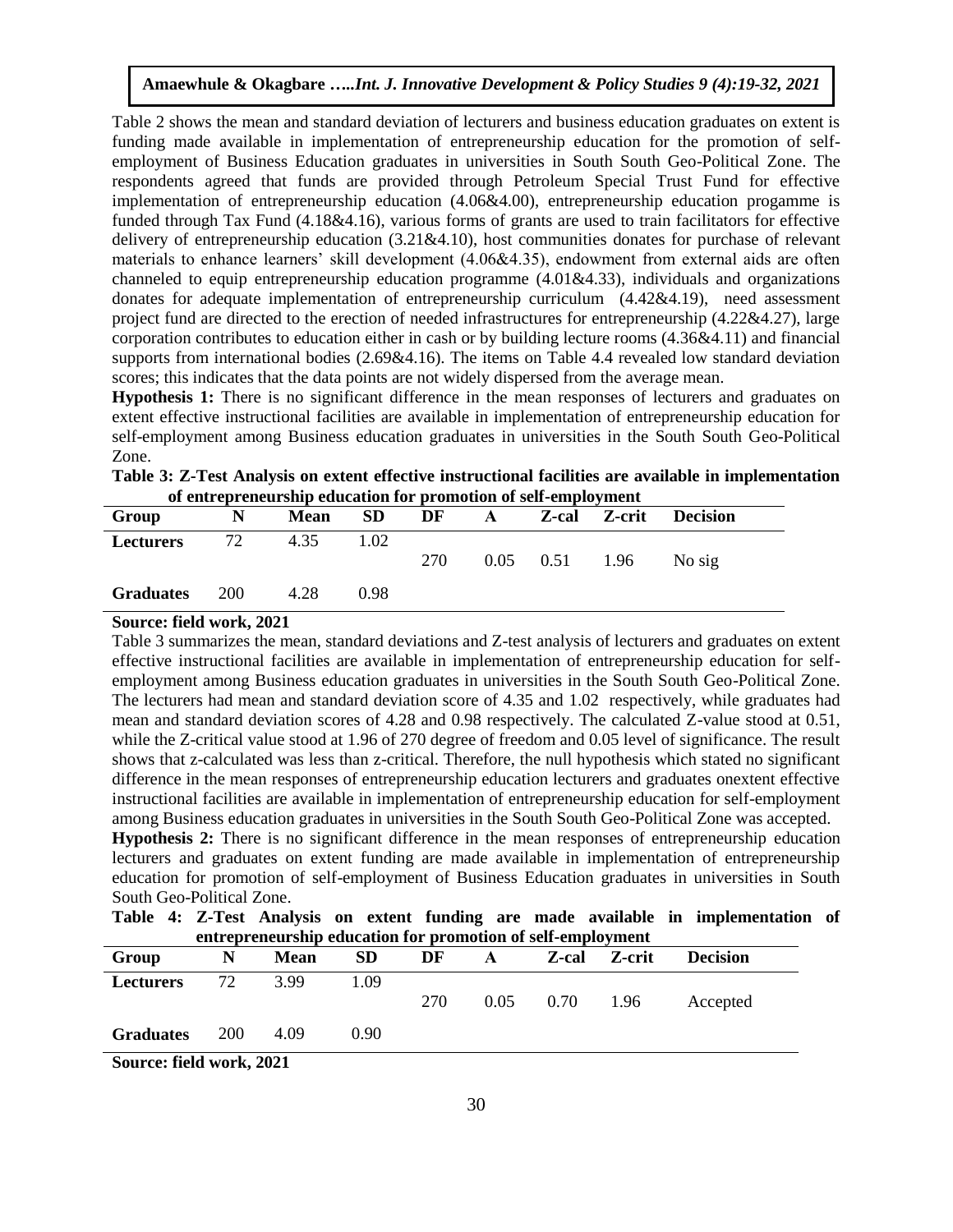Table 4 summarizes the mean, standard deviations and Z-test analysis of lecturers and graduates on no significant difference in the mean responses of entrepreneurship education lecturers and graduates on extent funding are made available in implementation of entrepreneurship education for promotion of selfemployment of Business Education graduates in universities in South South Geo-Political Zone. The lecturers had mean and standard deviation score of 3.99 and 1.09 respectively, while graduates had mean and standard deviation scores of 4.09 and 0.90 respectively. The calculated Z-value stood at 0.70, while the Z-critical value stood at 1.96 of270 degree of freedom and 0.05 level of significance. The result shows that z-calculated was less than z-critical. Therefore, the null hypothesis which stated no significant difference in the mean responses of entrepreneurship education lecturers and graduates on extent funding are made available in implementation of entrepreneurship education for promotion of self-employment of Business Education graduates in universities in South South Geo-Political Zone was upheld.

## **DISCUSSION OF FINDINGS**

## **Funding for Implementation of Entrepreneurship Education for Self-Employment**

Findings in Table 2 revealed that entrepreneurship education programme access funds through various forms and bodies such as Petroleum Special Trust Fund for effective implementation of the programme, financial support through Tax Fund, grants to train facilitators for effective delivery of entrepreneurship education, donation from host communities for purchase of relevant materials to enhance skill development of students and endowment from external aids channeled to equip entrepreneurship education programme. The findings are in consonance with Nwachukwu (2014) who opined that regular contributions from communities, states, individual supports, local government officials and churches constitute the resources areas for funding entrepreneurship education programme to achieve the goal of self-employment among students. The finding is also in agreement with Anukaenyi and Obiozor (2017) who opined that government budget allocation to Tertiary Institutions Educational Trust Fund (ETF) and Institutional endowments from public/private companies are in most cases the resources utilized to enhance entrepreneurship education programme. The table also found out that individuals and organizations donates for adequate implementation of entrepreneurship curriculum, erection of needed infrastructures from need assessment project fund, contributions from large corporation either in cash or by building lecture rooms and financial supports from international bodies. The findings are in line with Stan (2010) who observed that large corporation (at some point) fund entrepreneurship education/training in their operational state either in cash or by building classrooms, training centres and by supplying equipment to support adequate implementation of programmes. The finding also align with Duze (2010) who affirmed that donor agencies, funds from philanthropists, institutional fundraising and Non governmental Organizations (NGOs) and charity organizations are some funding sources utilized for the implementation of entrepreneurship education programmes.

# **Infrastructural Facilities Provided For Implementation of Entrepreneurship Education**

From table 4 the study revealed that infrastructural facilities that are provided for the implementation of entrepreneurship education for promotion of self-employment include well equipped entrepreneurship laboratory, workshop to enhance students' skills, adequate electronic library to encourage students' online learning and entrepreneurship seminar-room blocks. The findings are supported by the study carried out by Wey and Nwobike (2018) who asserted that physical infrastructures such as laboratory/clinic/studio, classroom facilities and other equipment are indispensable needs for the attainment of entrepreneurship education objectives. In similar vein, the finding is in alignment with Igboke and Chinedu (2015) who stressed that every entrepreneurship education needs a well equipped e-library to function productively. The finding from Table 4.5 also revealed that infrastructural facilities such as entrepreneurship lecture halls, staff offices, and entrepreneurship classroom blocks to accommodate students, good furniture fittings in every facility; steady power supply and catering facilities are available for effective implementation of entrepreneurship education programme for promotion of self-employment among